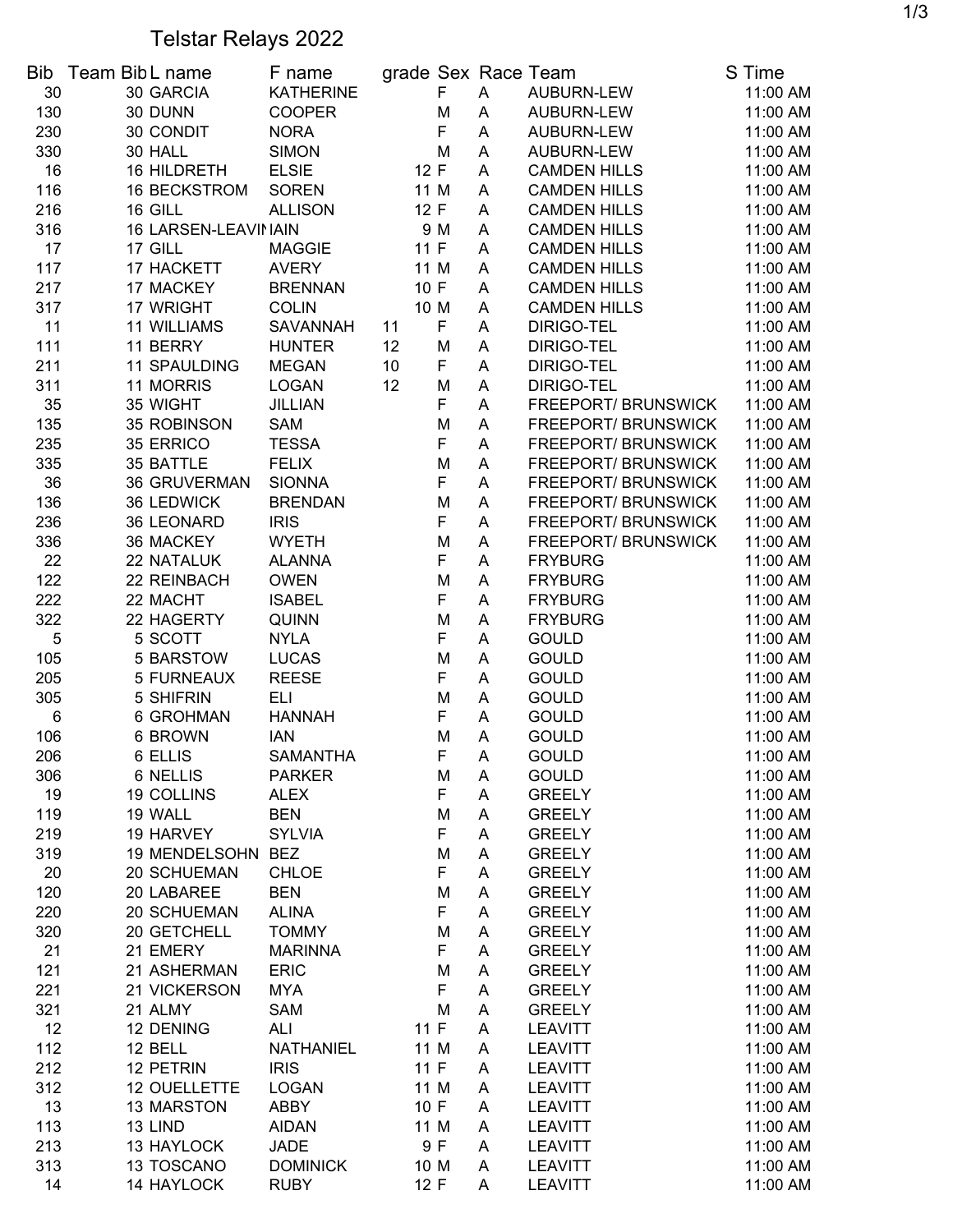## Telstar Relays 2022

| Bib                       | Team Bib L name     | F name         |      |      |   | grade Sex Race Team | S Time   |
|---------------------------|---------------------|----------------|------|------|---|---------------------|----------|
| 114                       | 14 HAWKSLEY         | <b>KEAGAN</b>  |      | 10 M | A | <b>LEAVITT</b>      | 11:00 AM |
| 214                       | <b>14 MILLIKEN</b>  | <b>HANNAH</b>  | 11 F |      | A | <b>LEAVITT</b>      | 11:00 AM |
| 314                       | 14 DURAZO           | <b>GABE</b>    | 10 M |      | A | <b>LEAVITT</b>      | 11:00 AM |
| 15                        | <b>15 MOUSSEAU</b>  | <b>HEATHER</b> |      | 9F   | A | <b>LEAVITT</b>      | 11:00 AM |
| 115                       | <b>15 MOUSSEAU</b>  | <b>KURTIS</b>  | 11 M |      | A | <b>LEAVITT</b>      | 11:00 AM |
| 215                       | <b>15 LIEKELEMA</b> | <b>MARIT</b>   | 12 F |      | A | <b>LEAVITT</b>      | 11:00 AM |
| 315                       | <b>15 SHIELDS</b>   | <b>ELLIOTT</b> |      | 11 M | A | <b>LEAVITT</b>      | 11:00 AM |
| $\overline{2}$            | 2 HOLMAN            | <b>CLAIRE</b>  | 12 F |      | A | MARA/WINTH          | 11:00 AM |
| 102                       | 2 BARTOL            | <b>SILAS</b>   |      | 10 M | A | MARA/WINTH          | 11:00 AM |
| 202                       | 2 BADEAU            | <b>JENNA</b>   | 12 F |      | A | MARA/WINTH          | 11:00 AM |
| 302                       | 2 OLMSTEAD          | <b>MAX</b>     |      | 12 M | A | MARA/WINTH          | 11:00 AM |
| $\ensuremath{\mathsf{3}}$ | 3 MARTINEZ NOC LINA |                | 11 F |      | A | MARA/WINTH          | 11:00 AM |
| 103                       | 3 ADAMS             | <b>BEN</b>     | 11 M |      | Α | MARA/WINTH          | 11:00 AM |
| 203                       | 3 NELSON            | <b>RUBY</b>    | 11 F |      | A | MARA/WINTH          | 11:00 AM |
| 303                       | 3 BADEAU            | <b>SETH</b>    | 12 M |      | Α | MARA/WINTH          | 11:00 AM |
| 4                         | 4 MARR              | <b>SOPHIE</b>  | 11 F |      | A | MARA/WINTH          | 11:00 AM |
| 104                       | 4 NELSON            | <b>ERIC</b>    | 11 M |      | A | MARA/WINTH          | 11:00 AM |
| 204                       | 4 HATT              | <b>MARY</b>    | 11 F |      | A | MARA/WINTH          | 11:00 AM |
| 304                       | 4 TARBUCK           | <b>COOPER</b>  |      | 9 M  | A | MARA/WINTH          | 11:00 AM |
| 18                        | 18 BERGDAHL         | <b>ELSA</b>    | 10 F |      | A | MARA/WINTH          | 11:00 AM |
| 118                       | <b>18 STEVENSON</b> | <b>WYATT</b>   | 10 M |      | A | MARA/WINTH          | 11:00 AM |
| 218                       | 18 FARRELL          | <b>OLYMPIA</b> | 10 F |      | A | MARA/WINTH          | 11:00 AM |
| 318                       | 18 BERGDAHL         | ZACH           |      | 12 M | A | MARA/WINTH          | 11:00 AM |
| 1                         | 1 KIDD              | <b>EMILY</b>   | 12 F |      | A | Mt Abram            | 11:00 AM |
| 101                       | 1 HENNINGWAY        | <b>ALEX</b>    | 12 M |      | A | Mt Abram            | 11:00 AM |
| 201                       | 1 PULK              | <b>AUTUMN</b>  |      | 9F   | A | Mt Abram            | 11:00 AM |
| 301                       | 1 WALTERS           | <b>CAMERON</b> | 12 M |      | A | Mt Abram            | 11:00 AM |
| 25                        | 25 ROBBINS          | <b>BRYNNE</b>  | 12 F |      | A | Mt Blue             | 11:00 AM |
| 125                       | 25 SMITH            | <b>JOSH</b>    |      | 12 M | A | Mt Blue             | 11:00 AM |
| 225                       | 25 CHARLES          | <b>EMMA</b>    | 12 F |      | A | Mt Blue             | 11:00 AM |
| 325                       | 25 MCCOURT          | <b>HENRI</b>   |      | 9 M  | A | Mt Blue             | 11:00 AM |
| 26                        | 26 JOYCE            | <b>KAMRYN</b>  | 11 F |      | A | Mt Blue             | 11:00 AM |
| 126                       | 26 ZUNDEL           | CARSON         |      | 11 M | A | Mt Blue             | 11:00 AM |
| 226                       | 26 REUSCH           | <b>BRIDGET</b> | 11 F |      | A | Mt Blue             | 11:00 AM |
| 326                       | 26 HOEFT            | <b>GRAYSON</b> |      | 9 M  | A | Mt Blue             | 11:00 AM |
| 27                        | 27 MCCOURT          | <b>NORA</b>    |      | 9 F  | Α | Mt Blue             | 11:00 AM |
| 127                       | 27 HARDY            | <b>ALEX</b>    | 12 M |      | Α | Mt Blue             | 11:00 AM |
| 227                       | 27 REUSCH           | <b>MORIAH</b>  | 11F  |      | A | Mt Blue             | 11:00 AM |
| 327                       | 27 HOEFT            | ELI            |      | 9 M  | A | Mt Blue             | 11:00 AM |
| 28                        | 28 COLELLO          | <b>DELIA</b>   | 11F  |      | A | Mt Blue             | 11:00 AM |
| 128                       | 28 EVANS            | <b>CYRUS</b>   | 11 M |      | A | Mt Blue             | 11:00 AM |
| 228                       | 28 CRAMER           | <b>ABBIE</b>   | 12 F |      | A | Mt Blue             | 11:00 AM |
| 328                       | 28 CUNDICK          | <b>TOMAS</b>   | 12 M |      | A | Mt Blue             | 11:00 AM |
| 29                        | 29 MCCARTHY         | <b>NATALIE</b> | 10 F |      | A | Mt Blue             | 11:00 AM |
| 129                       | 29 HILTON           | <b>BEN</b>     |      | 9 M  | A | Mt Blue             | 11:00 AM |
| 229                       | 29 CARROLL          | <b>LUCINDA</b> | 10 F |      | A | Mt Blue             | 11:00 AM |
| 329                       | 29 BARTLETT         | ELI            |      | 9 M  | Α | Mt Blue             | 11:00 AM |
| 34                        | 34 KELLETT          | <b>MAYA</b>    |      | 9 F  | Α | Mt. Blue            | 11:00 AM |
| 234                       | 34 COLELLO          | <b>ADDIE</b>   |      | 9 F  | Α | Mt. Blue            | 11:00 AM |
| 7                         | 7 GERBI             | <b>MEGAN</b>   |      | F    | Α | <b>ORONO</b>        | 11:00 AM |
| 107                       | 7 MABEE             | <b>ASHTON</b>  |      | M    | Α | <b>ORONO</b>        | 11:00 AM |
| 207                       | 7 MCCRUM            | <b>KELSEY</b>  |      | F    | A | <b>ORONO</b>        | 11:00 AM |
| 307                       | 7 ARSENAULT         | <b>BEN</b>     |      | M    | A | <b>ORONO</b>        | 11:00 AM |
| 8                         | 8 WHITE             | <b>RUTH</b>    |      | F    | A | <b>ORONO</b>        | 11:00 AM |
| 108                       | 8 OWEN              | <b>TOMMY</b>   |      | M    | Α | <b>ORONO</b>        | 11:00 AM |
| 208                       | 8 TYNE              | <b>MAUREEN</b> |      | F    | Α | <b>ORONO</b>        | 11:00 AM |
| 308                       | 8 MCCLELLAN         | <b>KYLE</b>    |      | M    | A | <b>ORONO</b>        | 11:00 AM |